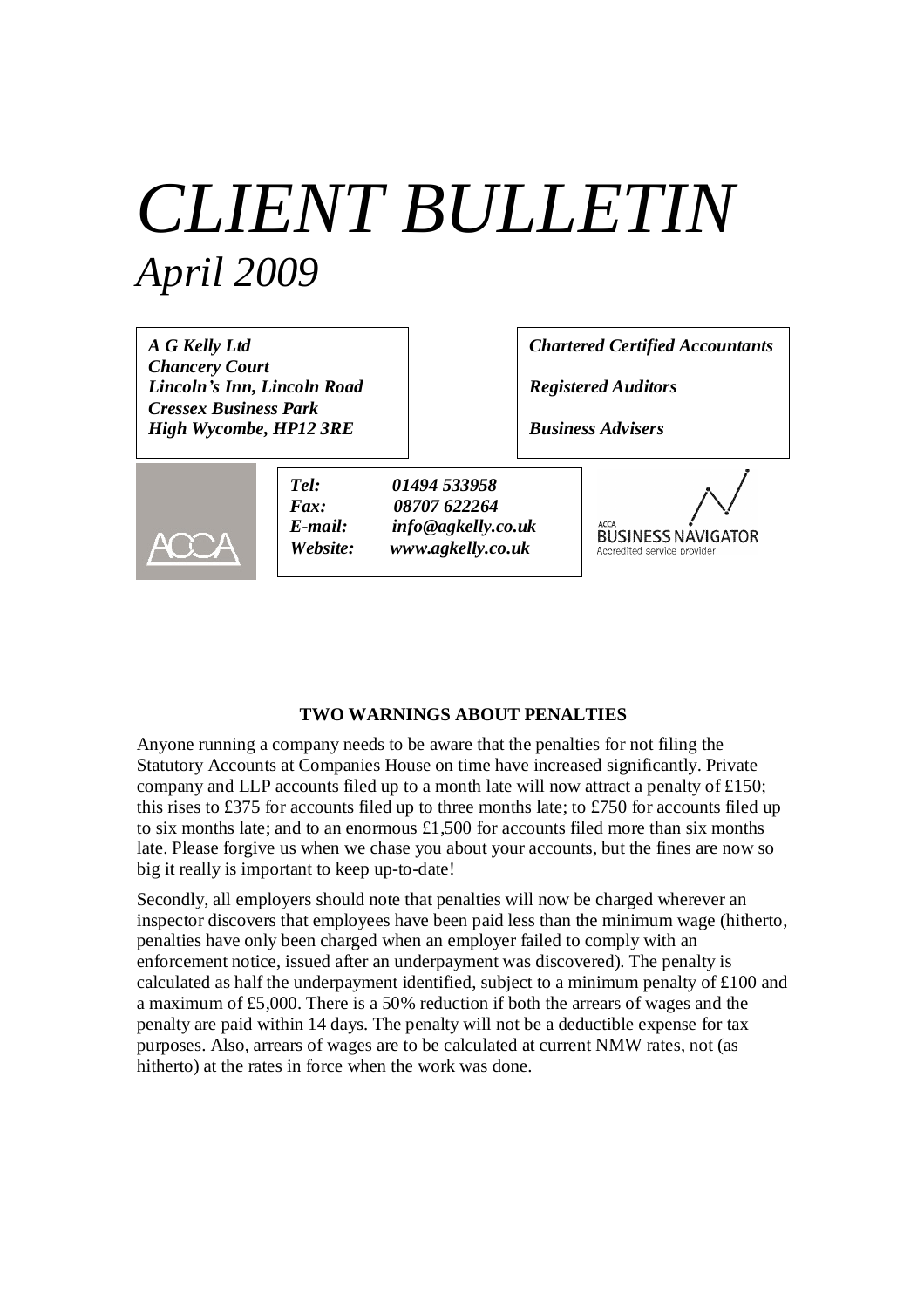## **EMPLOYING FAMILY MEMBERS**

There is a band of earnings which are subject to 'nil rate National Insurance contributions'– this apparent contradiction in terms means that no contributions are payable, by employee or employer, but the employee's contribution record is still franked for pension and benefit purposes. For 2009/10, the 'nil rate band' runs from the 'Lower Earnings Limit' of £95 a week (£412 a month) to the 'Earnings Threshold' of £110 a week (£476 a month).

Where family members work part-time in a family business, it is important to remember that worthwhile pension rights can be accrued, at no cost, by paying them a salary just over, rather than just under, the Lower Earnings Limit. If you are already doing this, watch that the Lower Earnings Limit rises slightly each April – this year from £90 to £95 a week – so you must remember to increase wages accordingly.

## **PENSIONS LEGISLATION**

So many changes have been made to the law governing pensions recently that it is hard to keep abreast of what is happening. As they will affect everybody, and as some people will have the opportunity of significantly improving their National Insurance Retirement Pension for relatively little outlay, we thought it was worth outlining the position for clients in this newsletter.

### **National Insurance pension deferred**

Between April 2010 and April 2020, State Pension age for women (the age at which a woman can begin to draw her National Insurance Retirement Pension) will rise gradually until it equals that for men. Roughly speaking, for women born on or after 6 April 1950, State Pension age will be deferred by one month for every two months their 60th birthday falls after 5 April 2010 (for anyone wishing to know the exact date, there is a State Pension Age Calculator at *www.thepensionservice.gov.uk* – type in your date of birth and the Calculator will tell you the date you become entitled to a pension). At the end of the phasing-in period, a woman born on 6 April 1955 will attain State Pension age on 6 April 2020 – her 65th birthday.

Unfortunately, that will not be the end of the story, as between 2024 and 2046, State Pension age will increase from 65 to 68, for both men and women. This will affect people born on or after 6 April 1959.

### **Reduced contribution requirement for a full pension**

Hitherto, it has been necessary for a man to pay (or to be credited with) National Insurance contributions for 44 tax years in order to qualify for a full National Insurance Retirement Pension (£95.25 a week for 2009/10) and for a woman to have paid or been credited with contributions for 39 years. However, for all those attaining State Pension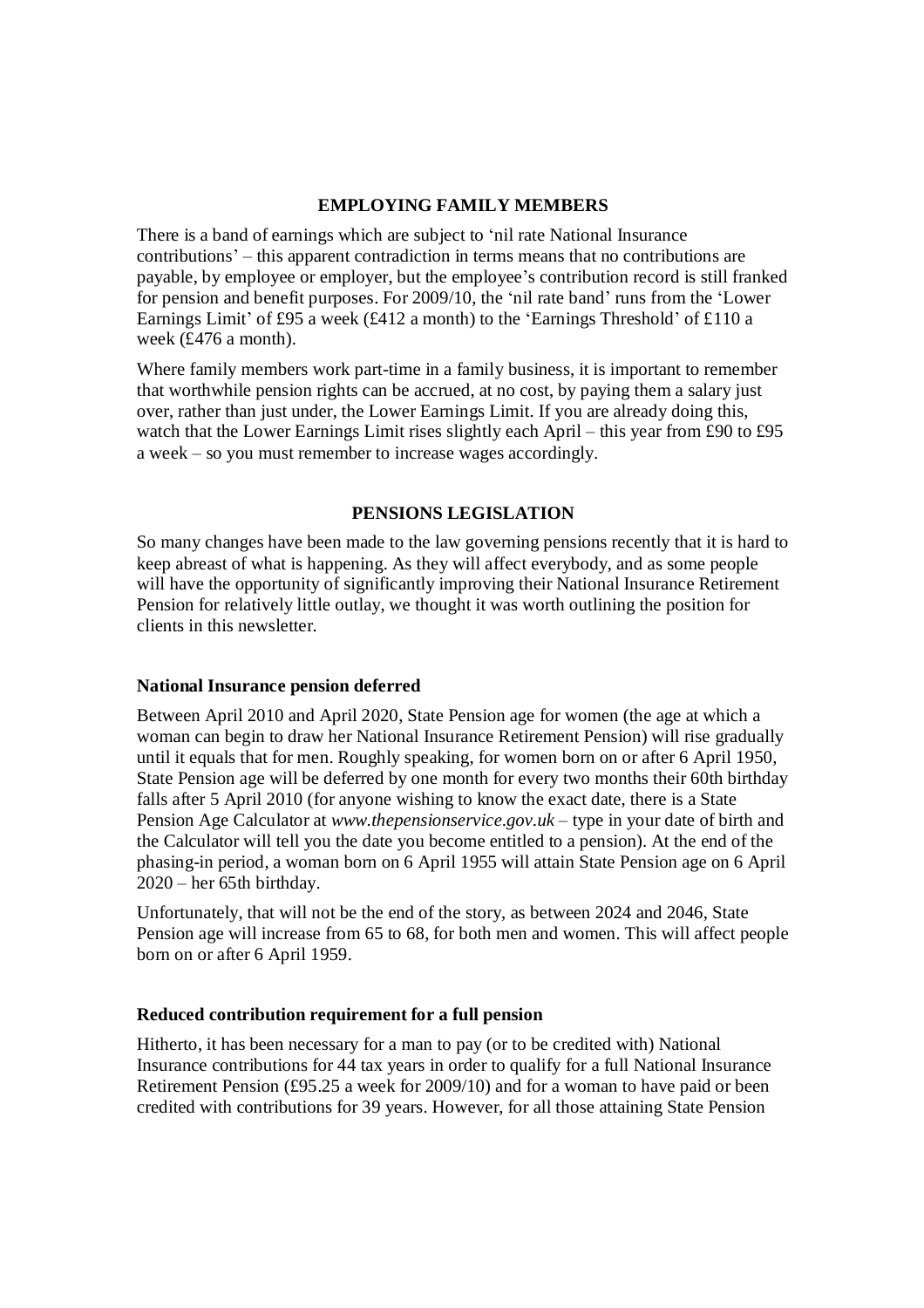age on or after 6 April 2010 (that is, men born on or after 6 April 1945 and women born on or after 6 April 1950), the contribution requirement was recently reduced to 30 years.

Anyone who has not yet paid sufficient contributions to gain entitlement to a full Retirement Pension, and who is unlikely to do so over the remainder of their working life, should consider the possibility of paying voluntary contributions to buy 'added years'. The purchase of 'added years' in the National Insurance scheme has always offered good value for money, and even more so now, when the returns earned on other investments are likely to be very low. Also, of course, the National Insurance scheme is guaranteed by the Government.

The rules governing entitlement to pay voluntary contributions are complex in the extreme – in some cases, for example, it is possible for further contributions to be paid by people who have already retired and begun to draw their pensions. Accordingly, it is impossible to provide a simple guide and so we would invite clients to contact us for individual advice.

#### **New rules for the State Second Pension**

Since 1961, there have been schemes to provide employees with an earnings-related 'topup' to their National Insurance Retirement Pension. First there were Graduated Contributions, which from 1978 were replaced by the State Earnings-Related Pension Scheme (SERPS). Then from April 2002, SERPS was in turn replaced by the State Second Pension, also referred to as 'S2P' or the 'Additional State Pension'– the terms are interchangeable.

At present, an individual's eventual S2P entitlement is built up from contributions based on his earnings. Until 5 April 2009, the definition of 'earnings' for this purpose was capped at the Upper Earnings Limit (UEL) for employees' National Insurance contributions purposes, but from 6 April 2009 it will be capped at a new 'Upper Accrual Point' (UAP). For 2009/10, the UAP is £770 a week and the UEL £844, so that on the band of earnings between the two, the employee will be paying additional contributions which buy no additional benefit. The UAP will remain £770 in future years, so that (with inflation) the ceiling on earnings taken into account for S2P purposes is expected to fall, over time, in real terms.

On 6 April 2012 (the date has not yet been finally confirmed), another change to the rules will take effect. Further accrual to S2P will no longer be entirely income-related: a 'floor' will be set so that those on lower earnings will build up an additional pension of at least £1.60 a week for every year (from 2012/13) they are in employment, or entitled to National Insurance credits as a carer, or are seriously ill or disabled. The other side of the coin is that from April 2010 the rate at which earnings-related contributions earn additional pension above the 'floor' will be reduced in stages. The overall effect of this, taken with the 'freezing' of the Upper Accrual Point already mentioned, is that from around 2030 the additional pension will accrue at a flat rate each year, irrespective of the individual's earnings.

Accordingly, the simple effect of a highly complicated series of changes is that, over a very long period, the earnings-related pension is to be abolished altogether, though the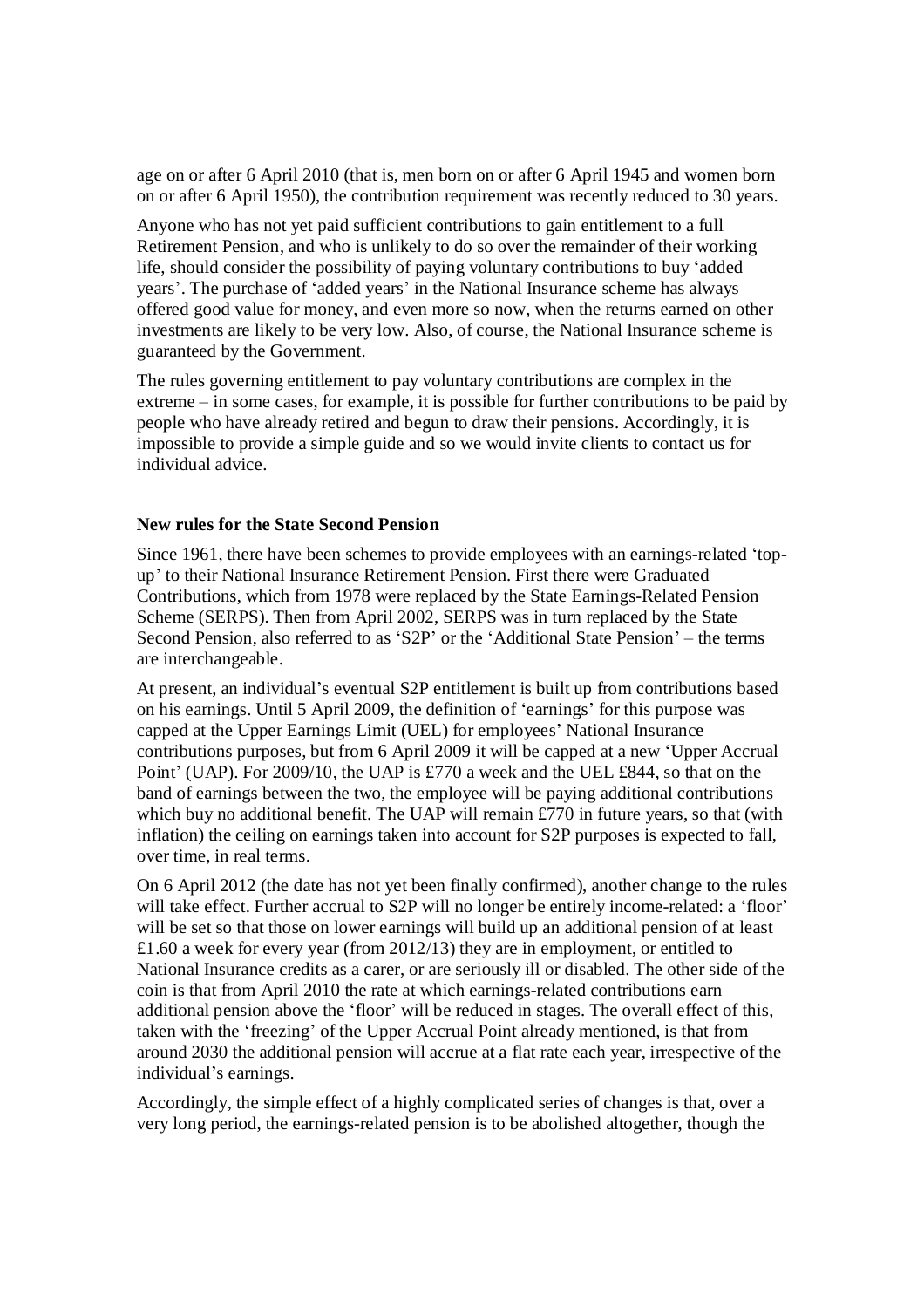basic pension will be increased. But by 2030 the rules will no doubt have been changed all over again . . .

## **Pension plans for all employees**

Since October 2001, employers have been obliged to offer their employees the opportunity to join a 'workplace personal pension scheme', unless the employer has less than five employees or offers an alternative company pension scheme. However, less than 40% of eligible employees have chosen to avail themselves of this opportunity and many small employers have found that no-one wanted to join the pension schemes they had been obliged to set up.

The Government is keen to encourage employees to join private pension schemes (because the alternative is that they will be claiming Social Security benefits when they retire) and so, from 2012, will require employers to enrol all employees (between age 22 and State Pension age) in a pension scheme, to which the employee will contribute at least 4% of his earnings between £5,035 and £33,540 a year (to be uprated annually) and the employer a sum equal to at least 3% of those earnings. For both employers and employees, minimum contributions will be phased in over three years.

These contributions will be payable on the employee's full earnings (including overtime, commission payments, *etc* – and even Statutory Maternity Pay) not, as is usually the case with pension contributions, only on his or her basic pay. The Government will 'contribute' 1% (in the form of the usual tax relief on the employee's contribution) and the pitch will be that the employee 'gets £8 for £4'.

There will be no minimum length of service to qualify for membership of the pension scheme, and part-time and temporary employees will be entitled to join on the same basis as permanent staff. However, employees will be entitled to opt out if they wish. They would not then pay contributions themselves, but would lose the benefit of contributions paid by their employer.

Even employers with existing pension schemes may have to reconsider their arrangements before 2012, as membership may have to be opened to individuals currently excluded, and the definition of earnings for contributions purposes may have to be extended.

### **BETTER SAFE THAN SORRY**

Because of the recession, it is quite likely that some people will find that their income falls sharply during the 2009/10 tax year. Also, some self-employed people may find that their taxable income is lower because of the availability of 100% first-year allowances for purchases of vans and equipment for their businesses. In some cases, they will find that they are, for the first time, entitled to claim Tax Credits.

There is a potential trap here, because of the interaction of two Tax Credit rules. The first is that income, for Tax Credit purposes, is averaged over the tax year (or, for selfemployed people, is taken as being the income of the accounts year ending in the tax year). The second is that claims can only be backdated for a maximum of three months.